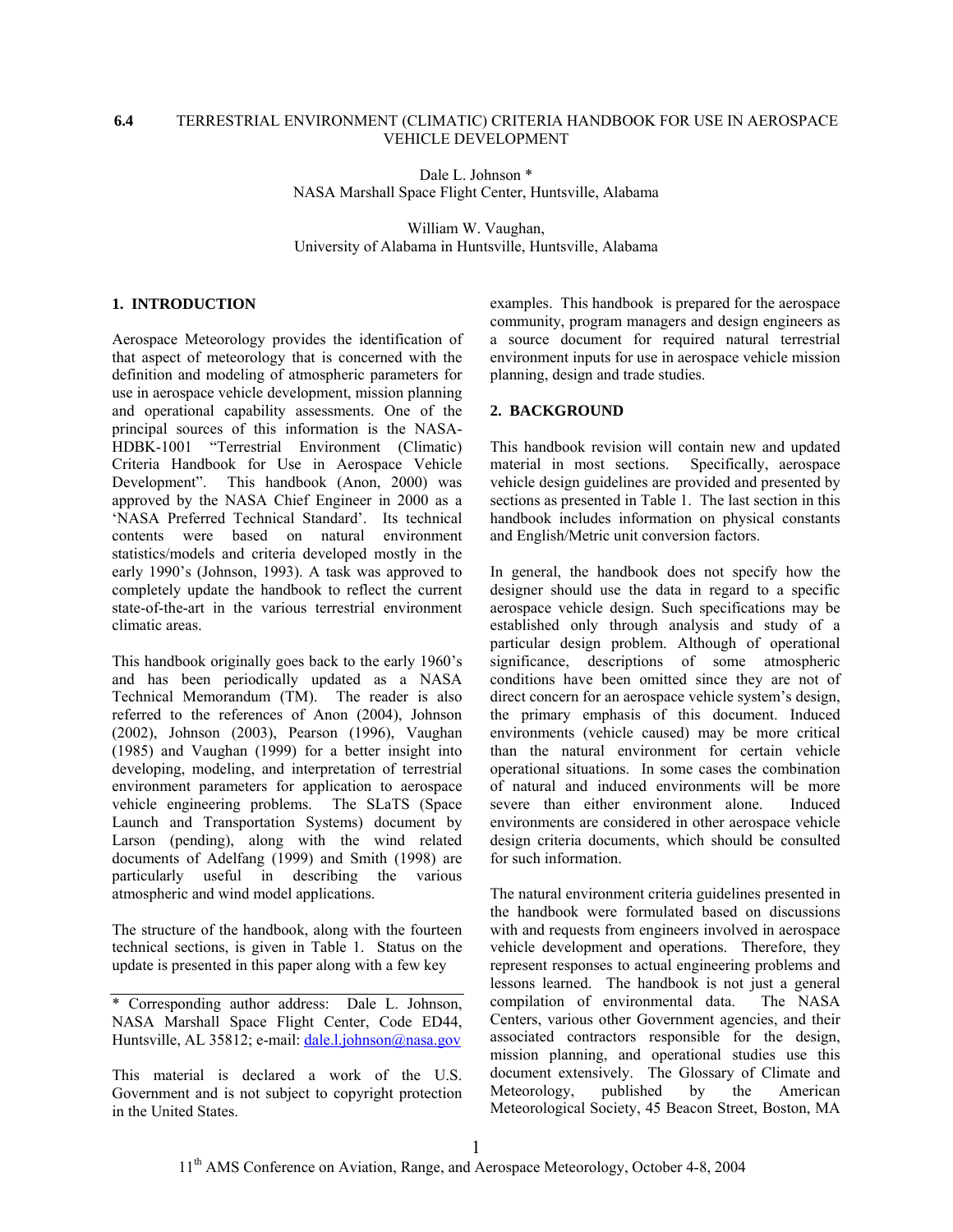02108, should be consulted for the definition of environment terms not otherwise defined in this document.

### **2.1 Engineering Importance**

Atmospheric phenomena play a significant role in the design and operation of aerospace vehicles and in the integrity of the associated aerospace systems, elements and payloads. It is important to recognize the need to define the terrestrial environment design requirements very early in the design and development cycle of any aerospace vehicle; see Ryan (1996). This is especially true for a new configuration. Using the desired operational capabilities and flight profiles for the vehicle, specific definitions of the terrestrial environment can be provided which, if the aerospace vehicle is designed to accommodate, will ensure the desired operational capability within the defined design risk level. It is very important that those responsible for the terrestrial environment definitions for design of an aerospace vehicle have a close working relationship with program management and design engineers. This will ensure that the desired operational capabilities are reflected in the terrestrial environment requirements specified for design of the vehicle.

An aerospace vehicle's response to terrestrial environment design criteria must be carefully evaluated to ensure an acceptable design relative to desired operational requirements. The choice of criteria depends upon the specific launch and landing location(s), vehicle configuration, and the expected mission(s). Vehicle design, operation, and flight procedures can be separated into particular categories for proper assessment of environmental influences and impact upon the life history of each vehicle and all associated systems. These include categories such as:

- (1) purpose and concept of the vehicle
- (2) preliminary engineering design
- (3) structural design
- (4) control system design
- (5) flight mechanics, orbital mechanics and performance (trajectory shaping)
- (6) optimization of design limits regarding the various natural environmental factors
- (7) final assessment of natural environmental capability for launch and flight operations

Another important requirement that must be recognized is the necessity for having a coordinated and consistent set of terrestrial environment requirements for use in a new aerospace vehicle's design and development. This is particularly important where diverse groups are involved in the development, and is of utmost importance for any international endeavor. A "central

control point" focused on definition and interpretation of the terrestrial environment inputs is critical to the successful design and operation of any new aerospace vehicle. Without this control, different terrestrial environment values or models can be used with costly results, both in terms of money, time, and vehicle performance. This "central control point" should include responsibility for mission analysis, test support requirements, flight evaluation and operational support relative to terrestrial environment requirements.

During the early stages of a new aerospace vehicle's design and development, trade-off studies to establish sensitivities of various terrestrial environment-forcing functions are important. Feedback from these studies is key to establishing the necessary terrestrial environment inputs for the vehicle's final design requirements, including a single source (central control point) responsible for the preliminary design trade-off study terrestrial environment inputs and their interpretation is important. This will preclude a multitude of problems in the final design and development process. This will also enable terrestrial environment requirements for the development of an aerospace vehicle to be established with a minimum amount of communication problems and misunderstanding of design issues.

The close association between the design and test engineering groups and those responsible for the terrestrial environment inputs is key to the success of the vehicle's development process. This procedure has been followed in many NASA aerospace vehicle developments and is of particular importance for any new aerospace vehicle. Figure 1 illustrates the necessary interactions relative to terrestrial environment definition and engineering application. Feedback is critical to the process and ability to produce a viable vehicle design and operational capability.

Finally, although often not considered to be significant, it is of major importance that all new aerospace vehicle design review meetings include a representative from the terrestrial environment group (central control point) assigned to support the program. This will ensure good understanding of design requirements and timely opportunity to incorporate terrestrial environment inputs and interpretations, which are tailored to the desired operational objectives, into the design process. It is also necessary that any proposed deviations from the specified terrestrial environment requirements, including those used in preliminary design trade-off studies, be approved by the responsible terrestrial environment "central control point" to ensure that all program elements are using the same baseline inputs. This will help the program manager understand the operational impact of any change in terrestrial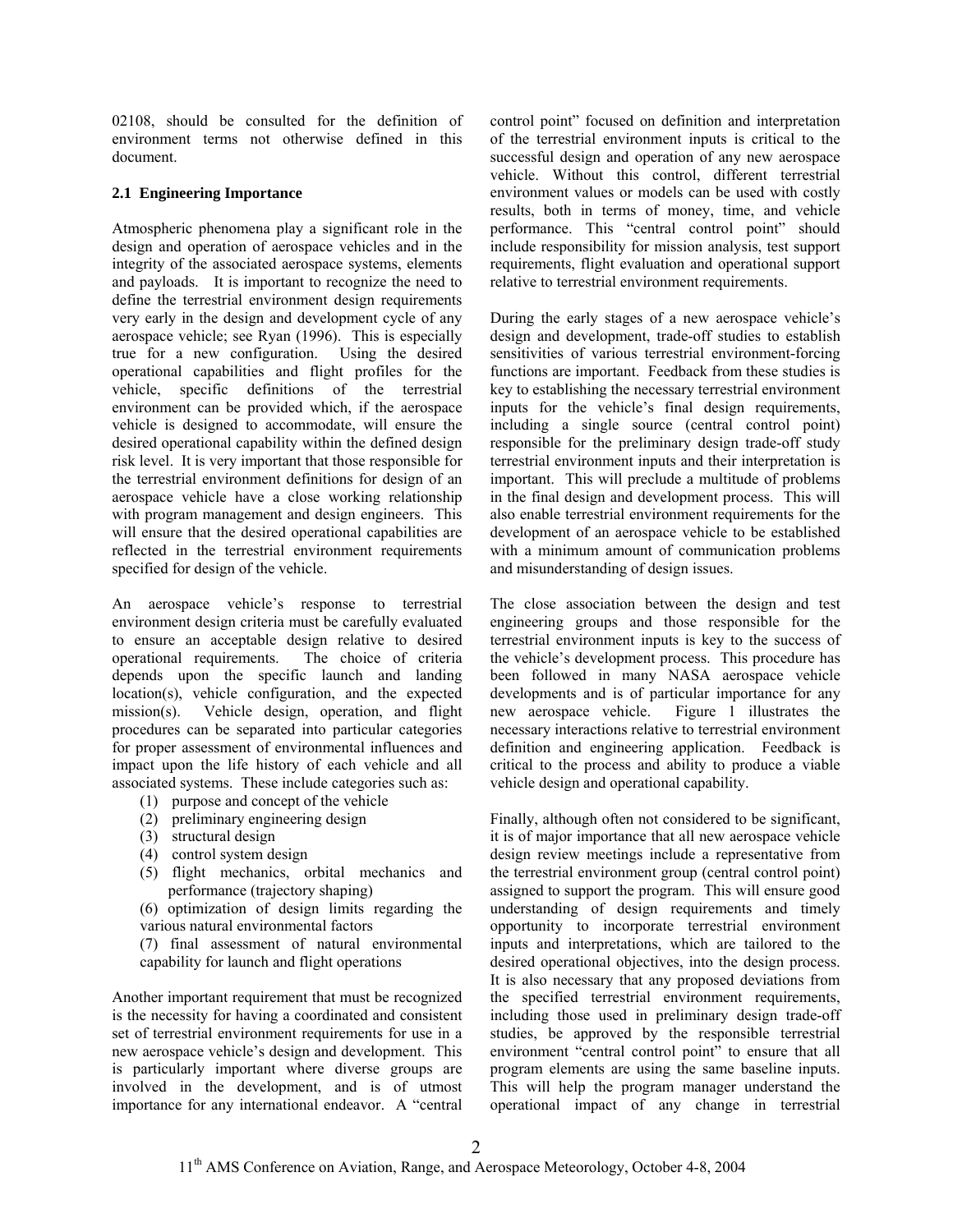environment requirements before implementation into the design. Gross errors and deficiencies in design can result from use of different inputs selected from various diverse sources by those involved in design and other performance studies.

# **2.2 Terrestrial Environment Issues**

For terrestrial environment extremes, there is no known physical upper or lower bound except for certain environmental conditions. For example, wind speed does have a strict physical lower bound of zero. Essentially all observed extreme conditions have a finite probability of being exceeded. Consequently, terrestrial environment extremes for design must be accepted with the knowledge that there is some risk of the values being exceeded. The measurement of many environmental parameters is not as accurate as desired. In some cases, the use of theoretical model estimates for design values are believed to be more representative for design use than those indicated by empirical distributions from short periods of record. Therefore, theoretical values have been given considerable weight in selecting extreme values for some parameters, i.e., the peak surface winds. Criteria guidelines are presented in the handbook for various percentiles based on available data samples. Caution should be exercised in the interpretation of these percentiles in aerospace vehicle studies to ensure consistency with physical reality, and the specific design and operational problems of concern.

Aerospace vehicles are not normally designed for launch and flight in severe weather conditions such as hurricanes, thunderstorms, ice storms, and squalls. Environmental parameters associated with severe weather that may be hazardous to aerospace vehicles include strong ground and in-flight winds, strong wind shears and gusts, turbulence, icing conditions, and electrical activity. Terrestrial environment guidelines usually provide information relative to severe weather characteristics that should be included in design requirements and specifications if required to meet the program mission requirements.

Knowledge of the terrestrial environment is also necessary for establishing test requirements for aerospace vehicles and designing associated support equipment. Such data are required to define the fabrication, storage, transportation, test, preflight design condition and should be considered for both the whole vehicle system and the components which make up the system. This is one of the uses of guideline data on terrestrial environment conditions for the various major geographic locations applicable to the design of a new vehicle and associated supporting equipment.

 The group having the responsibility and authority "central control point" for terrestrial environment design requirement definition and interpretation must also be in a position to pursue applied research studies and engineering assessments relative to input updates. This is necessary to ensure accurate and timely terrestrial environment definitions that are tailored to the program's needs. Design engineers and program management that assume they can simply draw on the vast statistical data bases and numerous models of the terrestrial environment currently available in the literature, without interpretation and tailoring to specific vehicle design needs, will discover that this can prove to be a major deterrent to the successful development and operation of an aerospace vehicle.

Although a vehicle design should accommodate expected operational environment conditions, it is neither economically or technically feasible to design an aerospace vehicle to withstand all terrestrial environment extremes. For this reason, consideration should be given to the protection of vehicles from some extremes. This can be achieved by use of support equipment and specialized forecast personnel to advise on the expected occurrence of critical terrestrial environment conditions. The services of specialized forecast personnel and atmospheric measurements may be very economical in comparison with more expensive vehicle designs that would be necessary to cope with all terrestrial environment possibilities.

Although the terrestrial environment is the major environmental driver for an aerospace vehicle's design and is the focus of this document, the natural environment above 90 km must also be considered in the design of aerospace vehicles. The orbital phase of an aerospace vehicle includes exposure to space environment such as atomic oxygen, on-orbit atmospheric density, ionizing radiation, plasma, magnetic fields, meteoroids, etc., plus a few man made environments such as orbital debris. Specific aerospace vehicle space environments design requirements are normally also specified in the appropriate aerospace vehicle design criteria documentation.

Good engineering judgment must be exercised in the application of terrestrial environment inputs to an aerospace vehicle design analysis. Consideration must be given to the overall vehicle mission and system performance requirements. Knowledge is still lacking on the relationship between some of the terrestrial environment parameters that are required as inputs to the design of aerospace vehicles. Also, interrelationships between vehicle parameters and terrestrial environment variables cannot always be clearly defined. Therefore, a close working relationship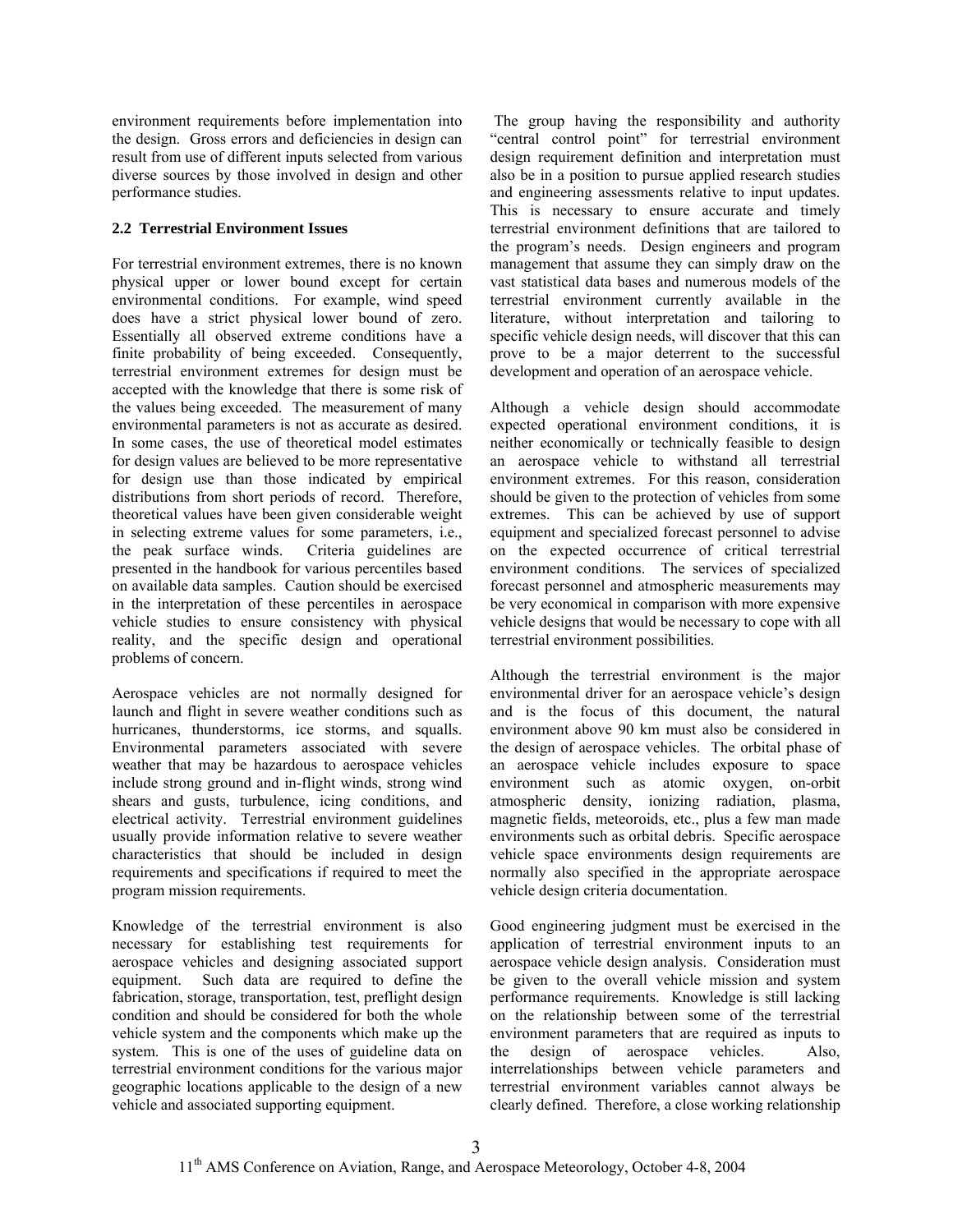and team philosophy must exist between the design and operational engineer and the respective organization's terrestrial environment specialists.

# **2.3 Vehicle and Environment Areas of Concern**

As noted, it is important that the need for definition of the ground, ascent, on-orbit, and descent aerospace vehicle operational terrestrial environments be recognized early in the design and development phase of the vehicle program. Engineering technology is constantly changing. In some cases the current trends in engineering design have increased vehicle susceptibility to terrestrial environment factors. Based on past experience, the earlier the terrestrial environment specialists "central control point" become involved in the design process, the less the potential for negative environmental impacts on the program downstream, through redesign, operational workaround, etc.

Table 2 provides a reference guide for the terrestrial environment specialist, program management and design engineers on the development team for a new aerospace vehicle program. This information summarizes potential terrestrial environment areas of engineering concern when first surveying a vehicle program. As can be noted from this table, terrestrial environment phenomena may significantly affect multiple areas of an aerospace vehicle's design and thus operational capabilities, including areas involving structure, control, trajectory shaping (performance), heating, takeoff and landing capabilities, materials, etc. A breakout of typical terrestrial environment concerns with respect to both engineering systems and mission phase is shown in the matrix.

# **3. SELECTED EXAMPLES**

# **3.1 Winds Aloft Example**

The definition of ground winds and winds aloft plays a key role as inputs into the design and development of an aerospace vehicle or associated system(s). Although the value of the synthetic Vector Wind Profile (VWP) Model was presented in both Anon (2000) and Johnson (1993), emphasis was also given to synthetic scalar wind profile models and their statistics. Since those publications, many VWP model improvements have been put in place; see Adelfang (1999) and Smith (1998). Detailed information on the VWP will be presented in the revised handbook as the recommended in-flight wind model. A VWP example is presented in Figure 2 in which the 12 KSC, 0-27 km altitude VW profiles for February, with a reference altitude of 12 km, are used as inputs into an engineering vehicle

trajectory simulation program which outputs the two aerodynamic load indicators ( $O\alpha$  and  $O\beta$ ) as a variable dispersion at 12 km altitude. As can be noted, the 12 resultant load indicators encompass all the 1800 measured wind input load results, as well as the 95% vector ellipse. Engineering design users do not need to input thousands of wind profiles, but only 12, if the synthetic VWP model is used.

# **3.2 Model Atmospheres - GRAM Example**

The initial development work relative to the NASA-MSFC Global Reference Atmospheric Model (GRAM) occurred at Marshall Space Flight Center (MSFC) over 30 years ago as the 4-D Global Atmospheric Model. The GRAM has been improved periodically. GRAM-99, described in Justus (1999), provides complete geographical and altitude coverage (up to 2500 km) for each month of the year. Mean values of atmospheric temperature, pressure and density along with winds are available from GRAM-99 plus the variability (sigma's) about the monthly mean. An atmospheric vertical profile above any Global site or values along any inputted aerospace vehicle flight trajectory can be obtained. Figure 3 illustrates the various GRAM-99 databases versus altitude that are used in the model.

The newest features that the GRAM-99 model incorporates are water vapor and 11 other atmospheric constituents  $(O_3, N_2O, CO, CH_4, CO_2, N_2, O_2, O, A, He)$ and H). A variable-scale perturbation model provides both large-scale (wave) and small-scale (stochastic) deviations from mean values for thermodynamic variables and horizontal and vertical wind components. The small-scale perturbation model includes improvements in representing intermittency ("patchiness"). A major new feature of GRAM-99 is an option to substitute data from the thirteen Range Reference Atmospheres (RRA) for the conventional GRAM climatology when a trajectory passes sufficiently near these Northern Hemisphere RRA sites (Ascension Island, Barking Sands, Cape Canaveral, Dugway, Edwards AFB, Eglin AFB, Vandenberg AFB, Point Mugu, Kwajalein, Taquac Guam, Wallops Island, White Sands, and Kodiak Island). See Anon (2004).

Figures 4 and 5 present a GRAM-99 example involving a computation of mean and extreme atmospheric density values along a typical vehicle re-entry trajectory into Edwards AFB in January. Figure 4 presents this ground-track, relative to the vehicle's trajectory, with associated time and altitude values. Figure 5 presents two resultant GRAM-99 atmospheric density computations (as a ratio of the US76 Standard Atmosphere density). The left figure shows the trajectory path with average January density values (all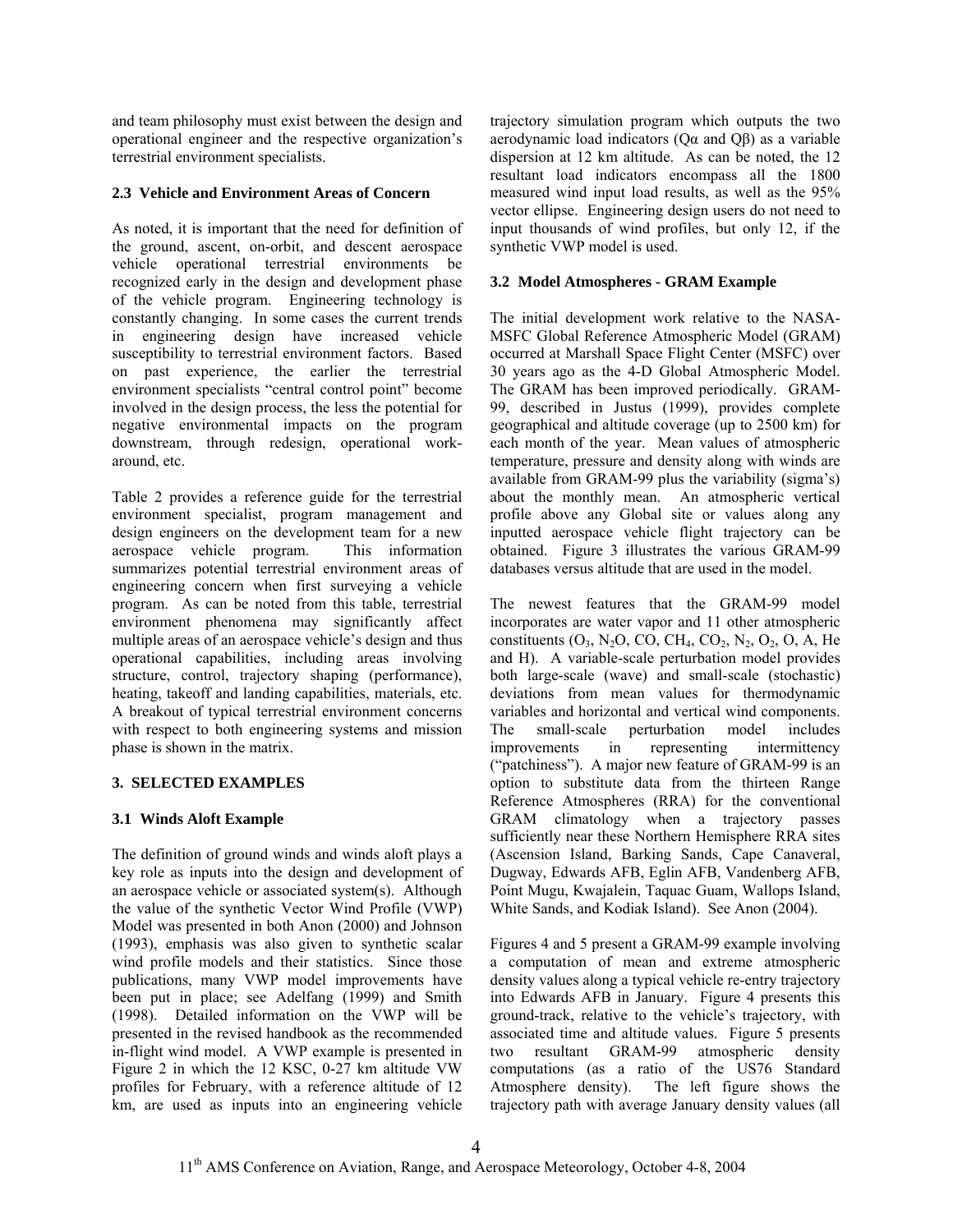versus height and longitude). The right figure presents the same trajectory verses density ratio (on ordinate) and longitude (on abscissa). Here the GRAM-99 mean density is presented along with the plus and minus 2 sigma values. Also shown is one example of the monte-carlo realistic density profile along the trajectory that the GRAM-99 produces.

### **3.3 Sea State Example**

Knowledge of sea state characteristics and probabilities are important to aerospace vehicle water entry elements design and trade studies. This information is needed for use in the development of detailed design requirements and specifications, such as for entry, afloat, recovery, secure, tow back, and other operational analyses. Sea state is determined by the mean wind speed, the fetch (the distance over which it blows), and the duration of wind over open water.

The availability within the last decade of data from satellites such as GEOSAT, TOPEX/Poseidon, ERS-1, and ERS-2 coupled with computer model data has made possible the means to provide selected sea state characteristics and probabilities on essentially a global basis in a way that was previously impossible with only Land/Sea-based wind and wave measurements. Using 10 years of satellite altimeter observations of significant wave height and wind speed together with numerical model values for peak wave period, mean wave period, mean wave direction, and mean wind direction a global wind/wave atlas has been developed and recorded on CD ROM; Young (2003). Using commercially available MATLAB software, the CD ROM can be utilized to calculate and plot historical sea state characteristics such as mean monthly wave height, mean monthly wind speed, wave height exceedance, wind speed exceedance, mean monthly spectral peak period, mean monthly spectral mean period, spectral peak period exceedance, spectral mean period exceedance, mean monthly wave duration, mean monthly wind direction, and extreme wave heights for nearly any designated latitude and longitude ocean location. It should be noted that this CD ROM uses longitudes measured East rather than West.

Figure 6 is a global contour plot example of mean monthly wave height in meters for the month of January. Figure 7 is another global plot example of mean wave direction for the month of August with arrows indicating wave direction of travel. These two figures are typical examples of the output available from the Sea State Atlas/CD ROM; Young (1999).

### **3.4 Tornado Example**

The SAT-3.0 tornado program from VorTek (see Johnson (1996) and Tatom (2003)) provided the update to the tornado statistics in the handbooks section 12. The SAT-3.0 period of record extended from 1950 through 2001 and was used in the update. Table 3 presents various tornado statistics for different sites of interest to NASA activities. The Annual Coverage Fraction (ACF) is an areal tornado statistic in which the total area encompassed by tornado tracks is calculated and used within any circular area of interest. Over this 52-year POR, Houston TX ranked number 2 in the nation behind Oklahoma City OK in total number of tornadoes per 1000 sq miles, for both a 20- and a 40 mile radius. Although Johnson Space Center (JSC) experienced far more tornadoes (310 total), within a circular radius (equivalent to a  $1^\circ$  latitude-longitude square) than did Marshall Space Flight Center (134 total). It turns out that the amount of ground area engulfed by the stronger and larger Marshall tornadoes  $(ACF = 8.1x10<sup>-4</sup>)$  was much more than that experienced at Johnson (ACF =  $3.1x10^{-4}$ ) by the weaker, mainly 'touch-down' type tornadoes that occurred at JSC. The 10 year tornado probabilities for a 1 square mile area at these locations are also given in Table 3.

Figure 8 presents as an example a map of all the tornado tracks and touchdowns (with dates and intensity) that have occurred within 20 miles of MSFC over the POR of 1950 through 2001. Figure 9 shows an example of a complete annual tornado probability map for the State of Florida with Kennedy Space Center (KSC) being close to the center of maximum tornado probability.

#### **4. SUMMARY REMARKS**

Given that all aerospace vehicles must operate within the terrestrial environment for some part, if not all, of their mission, the importance of having an adequate and controlled terrestrial environment definition and interpretation for design use is evident. The Terrestrial Environment (Climatic) Criteria Handbook for Use in Aerospace Vehicle Development (NASA–HDBK-1001) is intended to serve this purpose as a source document from which terrestrial environment design requirements can be derived relative to the intended operational capability desired for a new aerospace vehicle. This handbook can be obtained and downloaded at: http://standards.nasa.gov.

This presentation is based on a paper prepared by the authors for the 42st AIAA Aerospace Sciences Meeting and Exhibit, 5-8 January 2004, Reno NV as paper number AIAA-2004-0910.

The authors are appreciative of Dr. Vernon Keller of the MSFC Engineering Directorate for providing the sea state examples used in this paper.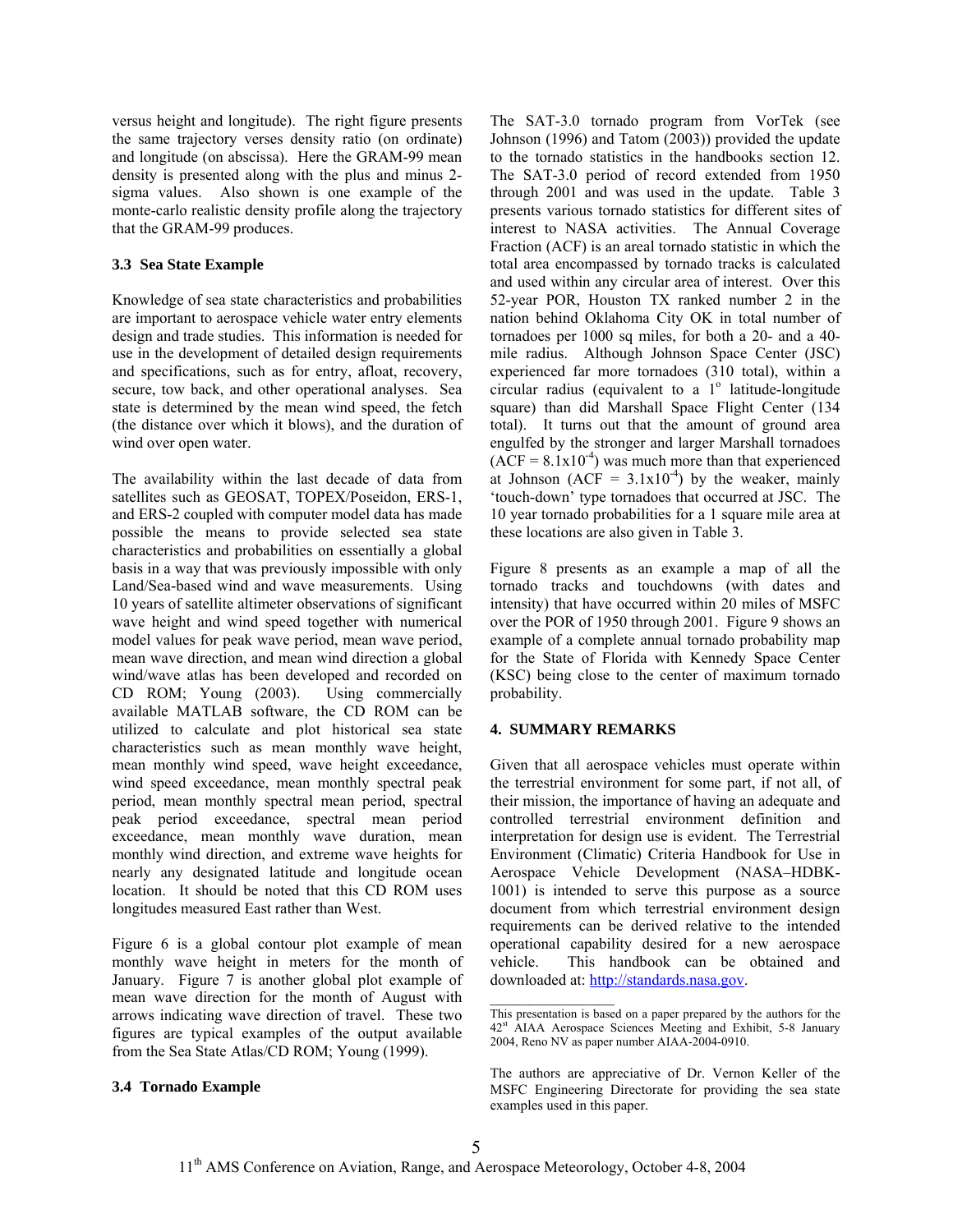#### **5. BIBLOGRAPHY**

Adelfang, S.I., 1999: "User's Guide for Monthly Vector Wind Profile Model", NASA CR-1999-209759.

Anon., 2000: "Terrestrial Environment (Climatic) Criteria Handbook for Use in Aerospace Vehicle Development", NASA-HDBK-1001.

Anon., 2004: "Guide to Reference and Standard Atmospheric Models", ANSI/AIAA G-003B-2004, American Institute of Aeronautics and Astronautics, 370 L'Enfant Promenade, SW, Washington, DC 20024.

Johnson, Dale L., C. Kelly Hill, William W. Vaughan, S. Clark Brown, and G. Wade Batts, 1993: "Natural Environment Requirements Definition and Significance for Aerospace Plane Development". Paper #AIAA-93- 5074. AIAA/DGLR Fifth International Aerospace Planes and Hypersonic Technologies conference, November 30-December 3, 1993, Munich, Germany.

Johnson, D.L., 1993: "Terrestrial Environment (Climatic) Criteria Guidelines for Use in Aerospace Vehicle Development, 1993 Revision", NASA TM-4511.

Johnson, D.L., S.D. Pearson and S. Yung, 1996: "Tornadic Weather Consideration for Various NASA Sites/Projects", presentation at AIAA Aerospace Sciences Meeting, Reno NV, 15-18 January 1996.

Johnson, D.L., William W. Vaughan and Barry Roberts, 2002: "Reference and Standard Atmosphere Models", Proceedings of the 10<sup>th</sup> Aviation, Range and Aerospace Meteorology Conference, American Meteorological Society, Portland OR, 13-16 May 2002**.** 

Johnson, D.L., B.C. Roberts, W.W. Vaughan, and C.G. Justus, 2003: "Atmospheric Models for Engineering Applications", Paper #AIAA-2003-0894 presented at 41<sup>st</sup> AIAA Aerospace Sciences Meeting & Exhibit, Reno NV, 6-9 January 2003.

Justus, C.G. and D.L. Johnson, 1999: "The NASA/MSFC Global Reference Atmospheric Model – 1999 Version (GRAM-99)", NASA TM-1999-209630.

Larson W. (chief editor), D. Kirkpatrick, R. Ryan and V. Weyers, pending publication: "Space Launch and Transportation Systems (SLaTS): Design and Operations" book: Chapter 7, "The Role of the Natural Environments in Launch Vehicle Development", authored by Dale L. Johnson and B. Jeffrey Anderson.

Pearson, S.D., W.W. Vaughan, G.W. Batts, and G.L. Jasper, 1996: "Importance of the Natural Terrestrial Environment With Regard to Advanced launch Vehicle Design and Development". NASA TM 108511.

Ryan, R., J. et al., 1996: "Working on the Boundaries: Philosophies and Practices of the Design Process", NASA/TP-3642.

Smith, O.E. and S.I. Adelfang, 1998: "A Compendium of Wind Statistics and Models for the NASA Space Shuttle and Other Aerospace Vehicle Programs", NASA CR-1998-208859.

Tatom, John W., 2003: "Site Assessment of Tornado Threat (SATT 3.0) User's Manual", VT-EN-03-001, VorTek LLC, Huntsville, AL, March. A summary on SATT 3.0 can be obtained at: http://www.aptresearch.com/Software/satt/SATT3.htm

"U.S. Standard Atmosphere, 1976," United States Government Printing Office, Washington, D.C., October 1976.

Vaughan, W. W. and S. C. Brown, 1985: "Natural Environment Considerations for Space Shuttle System Development Support". Journal of Spacecraft and Rockets, **22 (3)**, 355-360.

Vaughan, W.W., D.L. Johnson, S.D. Pearson and G.W. Batts, 1997: "The Role of Aerospace Meteorology in the Design, Development and Operation of New Advance Launch Vehicles". Proceedings of the Seventh Conference on Aviation, Range and Aerospace Meteorology, American Meteorological Society, Boston, MA.

Vaughan, W.W., L.J. Ehernberger and D.L. Johnson, 1999: "An Overview of Atmospheric Modeling for Aeronautical and Aerospace Vehicle Simulation Applications", Paper #99-4188 presented at AIAA Modeling & Simulation Technologies Conference, Portland OR 9-11 August 1999.

Young, I.R., 1999: "Seasonal Variability of the Global Ocean Wind and Wave Climate", International Journal of Climatology, **19**, 931-950.

Young, I.R., 2003: Personal Communication. --------------------------------------------------------

Prepared August 4, 2004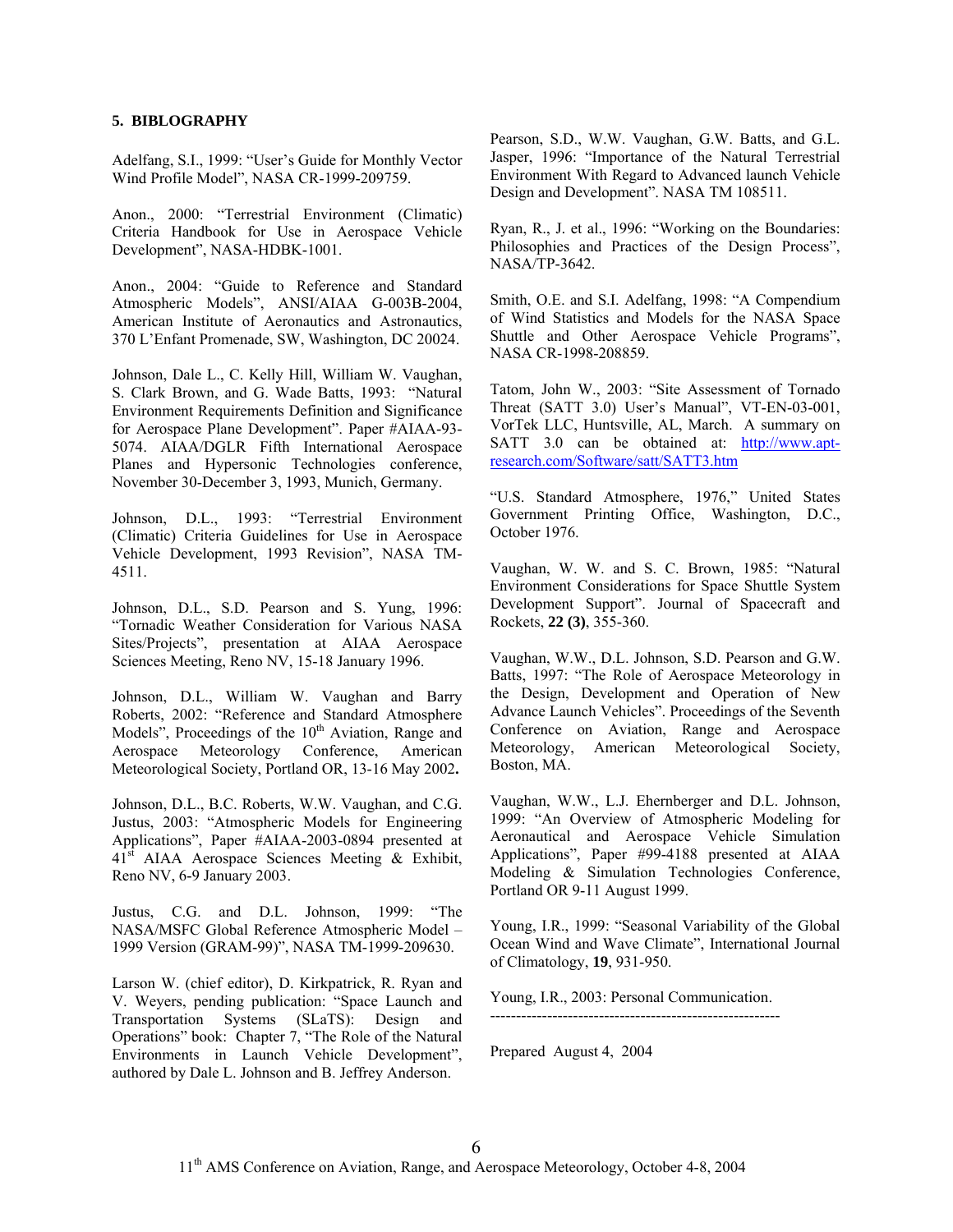**Table 1. Sectional Layout of Terrestrial Environment (Climatic) Criteria Handbook for Use in Aerospace Vehicle Development (NASA-HDBK-1001)** 

| <b>Section Title</b> |                                                               |
|----------------------|---------------------------------------------------------------|
|                      | Introduction                                                  |
| 2                    | Winds                                                         |
| 3                    | Atmospheric Thermodynamic Properties and Models               |
| $\overline{4}$       | Solar and Thermal Radiation                                   |
| 5                    | U.S. and World Surface Extremes                               |
| 6                    | Humidity                                                      |
| 7                    | Precipitation Fog and Icing                                   |
| 8                    | Cloud Phenomena and Cloud Cover Models                        |
| 9                    | Atmospheric Electricity                                       |
| 10                   | Atmospheric Constituents                                      |
| 11                   | Aerospace Vehicle Exhaust and Toxic Chemical Release          |
| 12                   | Occurrence of Tornadoes and Hurricanes                        |
| 13                   | Geologic Hazards                                              |
| 14                   | Sea State                                                     |
| 15                   | Mission Analysis, Prelaunch Monitoring, and Flight Evaluation |
| 16                   | Conversion Units                                              |
|                      |                                                               |

**Table 2. Key Terrestrial Environment Parameters Needed versus Engineering Systems (X) and Mission Phase (P).** 

| x                                                | <b>Terrestrial Environment Parameter</b> |         |   |                         |                    |   |                                |   | P                |                      |                        |   |              |   |              |                   |                     |              |                          |   |                             |   |                                             |
|--------------------------------------------------|------------------------------------------|---------|---|-------------------------|--------------------|---|--------------------------------|---|------------------|----------------------|------------------------|---|--------------|---|--------------|-------------------|---------------------|--------------|--------------------------|---|-----------------------------|---|---------------------------------------------|
| <b>Launch Vehicle</b><br>Systems (Sub-)          | Gusts                                    | Winds & |   | Atmosphric<br>Thermodyn | Atmosph<br>Constit |   | Solar/<br>Thermal<br>Radiation |   |                  | Atmosph<br>Electricy | <b>Clouds</b><br>& Fog |   | Humidity     |   |              | Precip<br>or Hail | Sea<br><b>State</b> |              | <b>Severe</b><br>Weather |   | Geologic<br><b>Hazzards</b> |   | <b>Mission</b><br>Phase                     |
| System                                           | $\boldsymbol{x}$                         | P       | X | P                       | $\mathbf{x}$       | P | X                              | P | $\mathbf{x}$     | P                    | X                      | P | $\mathbf{x}$ | P | $\mathsf{x}$ | $\mathbf{P}$      | $X$ $P$             |              | $\boldsymbol{x}$         | P | X                           |   | <b>Mission</b><br>Analysis                  |
| <b>Propulsion/Engine</b><br>Sizing               | $\mathbf{x}$                             |         | x | P                       |                    | P |                                |   | $\boldsymbol{x}$ |                      |                        |   | x            | P |              |                   |                     |              | X                        |   |                             |   | Manufactur-<br>ing                          |
| <b>Structures/Airframe</b>                       | $\mathbf{x}$                             | P       | X | P                       |                    |   | $\mathbf{x}$                   |   | $\boldsymbol{x}$ | P                    |                        |   |              | P |              | $X$ $P$           | x                   |              | $\mathbf{x}$             | P |                             | P | <b>Testing</b>                              |
| Performance/<br>Trajectory/G&N                   | $\mathbf x$                              | P       | X | P                       |                    | P |                                | P | x                | P                    |                        | P |              | P |              | P                 |                     | P            |                          | P |                             | P | <b>Transport &amp;</b><br><b>Ground Hdl</b> |
| Aerodynamics                                     | $\mathbf{x}$                             | P       | X | P                       |                    | P |                                | P |                  | P                    |                        |   |              | P |              | P                 |                     | P            |                          | P |                             |   | Rollout/On-<br>pad                          |
| <b>Thermal Loads/</b><br><b>Aerodynamic Heat</b> | $\mathbf{x}$                             | P       | X | P                       |                    | P | X                              | P |                  | P                    |                        | P |              | P |              | P                 |                     | P            |                          | P |                             |   | Pre-launch<br>DOL cnt dn                    |
| Control                                          | X                                        | P       | x | P                       |                    | P |                                | P | x                | P                    |                        | P |              | P |              | P                 |                     |              | $\boldsymbol{x}$         | P |                             |   | Liftoff/<br>Ascent                          |
| Loads                                            | X                                        | P       | x | P                       |                    |   |                                |   |                  | P                    |                        | P |              |   |              | P                 | $\mathsf{x}$        | $\mathbf{P}$ | X                        | P |                             |   | <b>Stages</b><br>Recvry                     |
| <b>Avionics</b>                                  |                                          | P       |   | P                       | X                  |   | X                              |   | $\boldsymbol{x}$ | P                    |                        | P | X            |   |              | P                 |                     |              | $\mathbf x$              | P |                             |   | Flight                                      |
| <b>Materials</b>                                 | $\mathbf{x}$                             |         | x | P                       | $\mathbf{x}$       | P | X                              | P | $\boldsymbol{x}$ |                      |                        |   | x            |   | X            |                   | x                   |              | $\boldsymbol{x}$         |   |                             |   | Orbital                                     |
| <b>Electrical Power</b>                          |                                          | P       |   | P                       | X                  |   |                                |   | $\mathbf{x}$     | P                    | X                      |   |              |   |              | $X$ $P$           |                     |              |                          | P |                             |   | <b>Descent</b>                              |
| Optics                                           |                                          | P       | x | P                       | x                  | P | X                              |   |                  | P                    | x                      | P |              | P | $\mathsf{x}$ | $\mathbf{P}$      |                     | P            |                          | P |                             |   | Landing                                     |
| <b>Thermal Control</b>                           |                                          | P       | x | P                       |                    | P | X                              | P |                  | P                    |                        |   |              | P | <b>X</b>     | $\mathbf{P}$      |                     | P            |                          | P |                             |   | Post-land                                   |
| <b>Telemetry, Tracking</b><br>& Communication    |                                          | P       | X | P                       | X                  | P |                                | P | x                | P                    | X                      | P |              | P | x            | P                 |                     | P            | X                        | P |                             | P | Ferry/<br>Transport                         |
|                                                  |                                          | P       |   |                         |                    |   |                                |   |                  | P                    |                        |   |              | P |              | P                 |                     |              |                          | P |                             | P | Facil/spt Eq                                |
|                                                  |                                          | P       |   | P                       |                    | P |                                |   |                  | P                    |                        |   |              | P |              | P                 |                     |              |                          |   |                             | P | Refurbishmt                                 |
| <b>Mission Operations</b>                        | x                                        | P       | x | P                       | X                  | P | x                              | P | x                | P                    | x                      |   | x            | P | x            | P                 | X                   |              | X                        | P | x                           | P | <b>Storage</b>                              |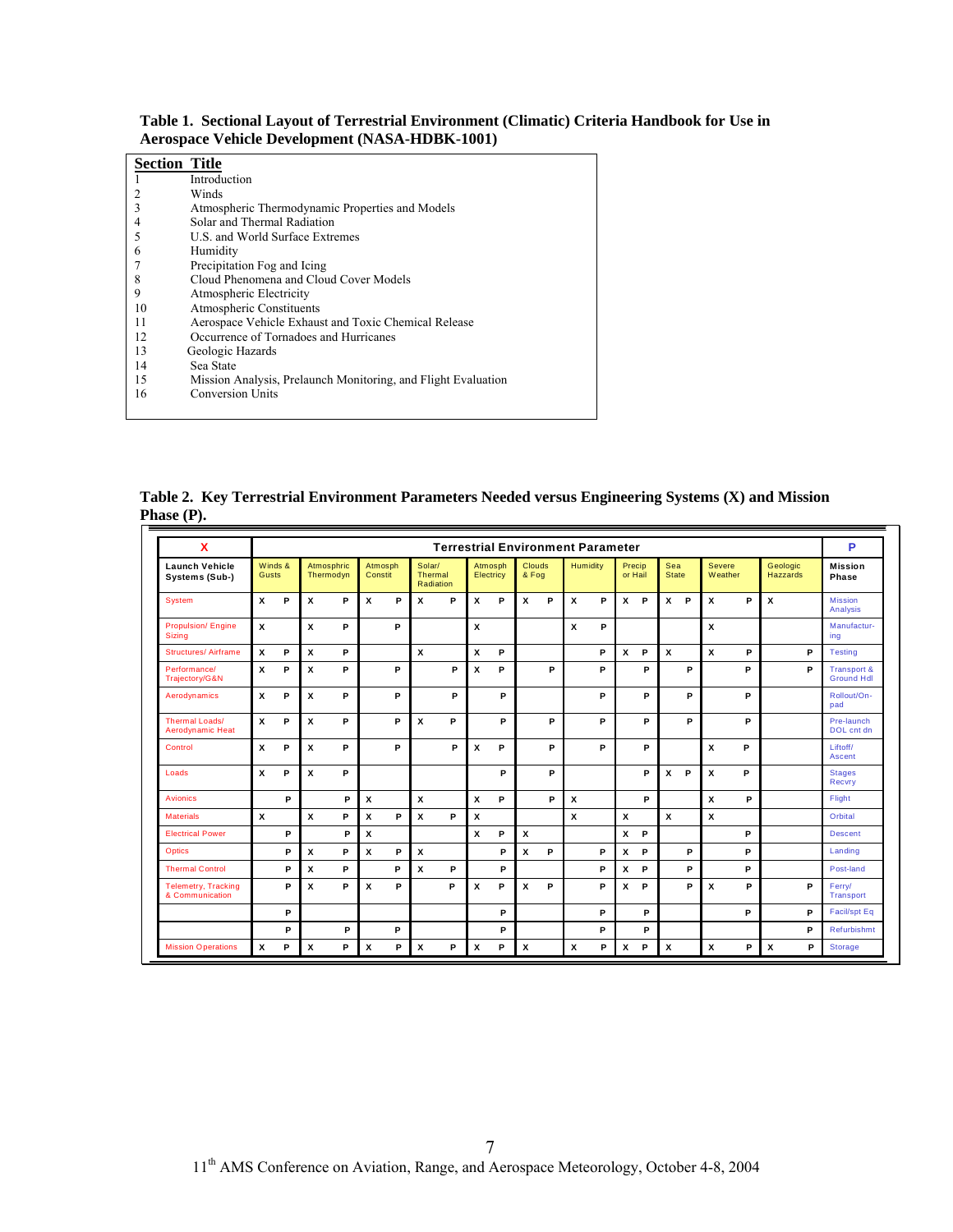| Table 3. Tornado Statistics for Stations Specified, 1950-2001 |  |
|---------------------------------------------------------------|--|
|---------------------------------------------------------------|--|

| <b>Station:</b>                   | Number of<br><b>Tornadoes</b><br>in Circular<br>Region | No./Year<br>in<br><b>Circular</b><br><b>Region</b> | <b>Mean</b><br>Area* $(A_2)$<br>of Circular<br><b>Region</b><br>(m <sup>i</sup> )<br>km <sup>2</sup> |         | <b>Radius of</b><br><b>Circular</b><br><b>Region</b><br>km | (m <sub>i</sub> ) | Annual<br>Coverage<br><b>Fraction</b><br>$(ACF)(vr^{-1})$ | Recurrence<br><b>Interval</b><br>$1/ACF$ (vr) | Average<br>Tornado<br><b>Size</b><br>$\bar{A}_{T}$ (mi <sup>2</sup> ) | 10 year<br><b>Tornado</b><br><b>Prob</b> for<br>$A = 2.59$ km <sup>2</sup><br>or $(1 \text{ mi}^2)$ |  |
|-----------------------------------|--------------------------------------------------------|----------------------------------------------------|------------------------------------------------------------------------------------------------------|---------|------------------------------------------------------------|-------------------|-----------------------------------------------------------|-----------------------------------------------|-----------------------------------------------------------------------|-----------------------------------------------------------------------------------------------------|--|
|                                   |                                                        |                                                    |                                                                                                      |         |                                                            |                   |                                                           |                                               |                                                                       |                                                                                                     |  |
| O Marshall Space<br>Flight Center |                                                        | 134 2.58                                           | 10,179                                                                                               | (3,930) | 56.89                                                      | (35.36)           | $8.069 \cdot 10^{-4}$                                     | 1,239                                         | 1.230                                                                 | $6.54x10^{-2}$                                                                                      |  |
| O Kennedy Space<br>Center         |                                                        | 124 2.38                                           | 10,839                                                                                               | (4,185) | 58.73                                                      | (36.50)           | $7.498 \cdot 10^{-5}$                                     | 13,337                                        | 0.132                                                                 | $5.67 \times 10^{-3}$                                                                               |  |
| O Vandenberg AFB                  |                                                        | 3 0.0577                                           | 10,179                                                                                               | (3,930) | 56.89                                                      | (35.36)           | $4.827 \cdot 10^{-10}$                                    | $2.071 \cdot 10^{9}$                          | $3.29x10^{-5}$                                                        | $1.47 \times 10^{-4}$                                                                               |  |
| O Edwards AFB                     | 8                                                      | 0.154                                              | 10,179                                                                                               | (3,930) | 56.89                                                      | (35.36)           | $1.851 \cdot 10^{-8}$                                     | $5.402 \cdot 10^{7}$                          | $4.73 \times 10^{-4}$                                                 | $3.92 \times 10^{-4}$                                                                               |  |
| O New Orleans                     | 101                                                    | 1.94                                               | 10,645                                                                                               | (4,110) | 58.20                                                      | (36.17)           | $3.627 \cdot 10^{-5}$                                     | 27,571                                        | $7.67 \times 10^{-2}$                                                 | $4.71 \times 10^{-3}$                                                                               |  |
| O NSTL                            |                                                        | 196 3.77                                           | 10,645                                                                                               | (4,110) | 58.20                                                      | (36.17)           | $7.150 \cdot 10^{-4}$                                     | 1,399                                         | 0.780                                                                 | $9.13 \times 10^{-3}$                                                                               |  |
| O Johnson Space<br>Center         |                                                        | 310 5.96                                           | 10,736                                                                                               | (4,145) | 58.44                                                      | (36.32)           | $3.121 \cdot 10^{-4}$                                     | 3,204                                         | 0.217                                                                 | $1.43 \times 10^{-2}$                                                                               |  |
| O White Sands MR                  |                                                        | 7 0.135                                            | 10,412                                                                                               | (4,020) | 57.55                                                      | (35.77)           | $1.017 \cdot 10^{-6}$                                     | $9.833 \cdot 10^{5}$                          |                                                                       | $3.04x10^{-2}$ $3.36x10^{-4}$                                                                       |  |



**Figure 1. Natural Terrestrial Environment Definition and Analysis Process for Aerospace Vehicle Engineering Application**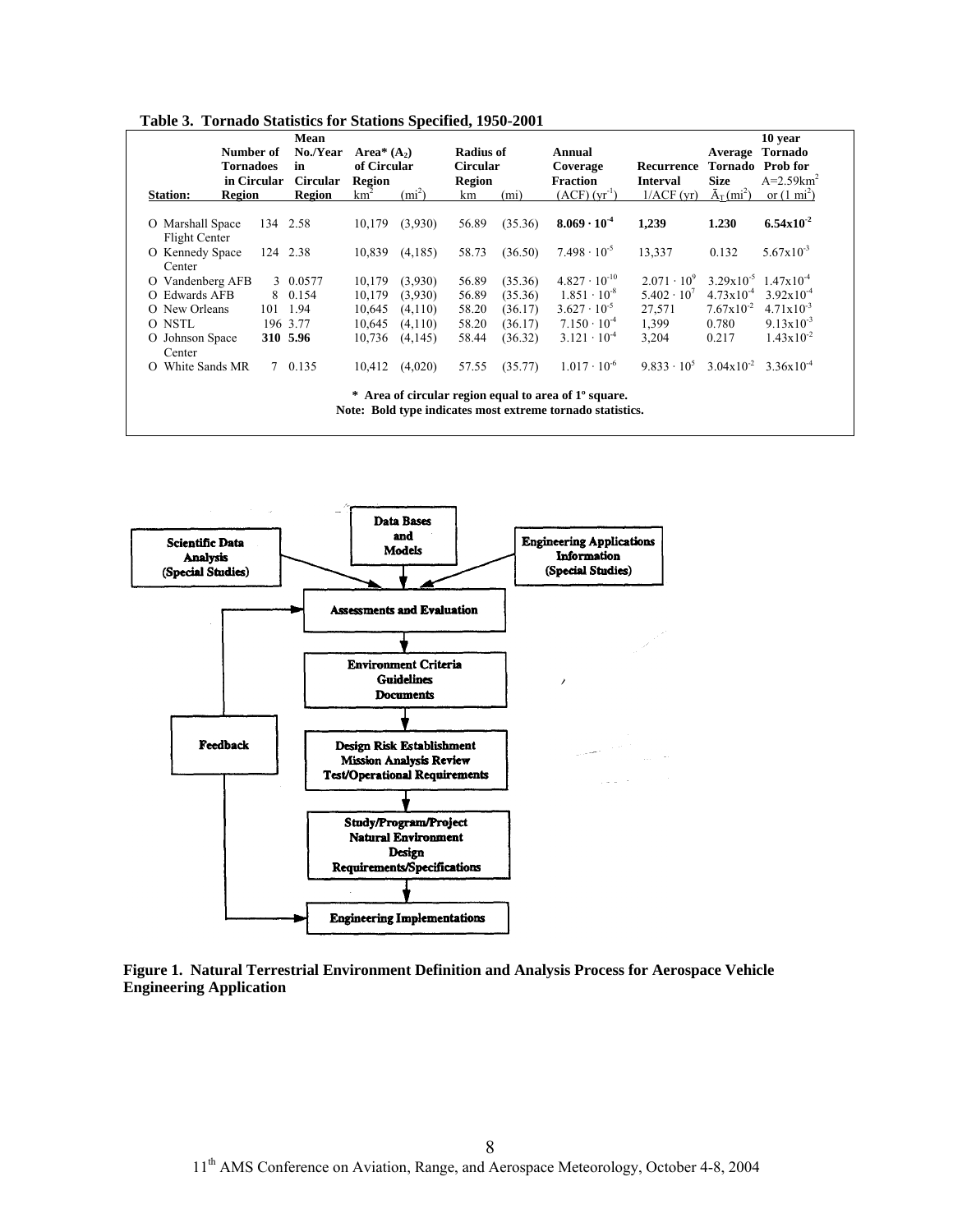

**Figure 2. February KSC Vector Wind Profile Model Input in an Engineering Trajectory/Loads Example.** 



**Figure 3. Schematic Summary of Atmospheric Regions and Data Sources Used in GRAM-99.** 



**Figure 4. GRAM-99 Example of a Typical January Ground Track Re-entry Trajectory. 57o Inclination Orbit Landing at Edwards AFB.**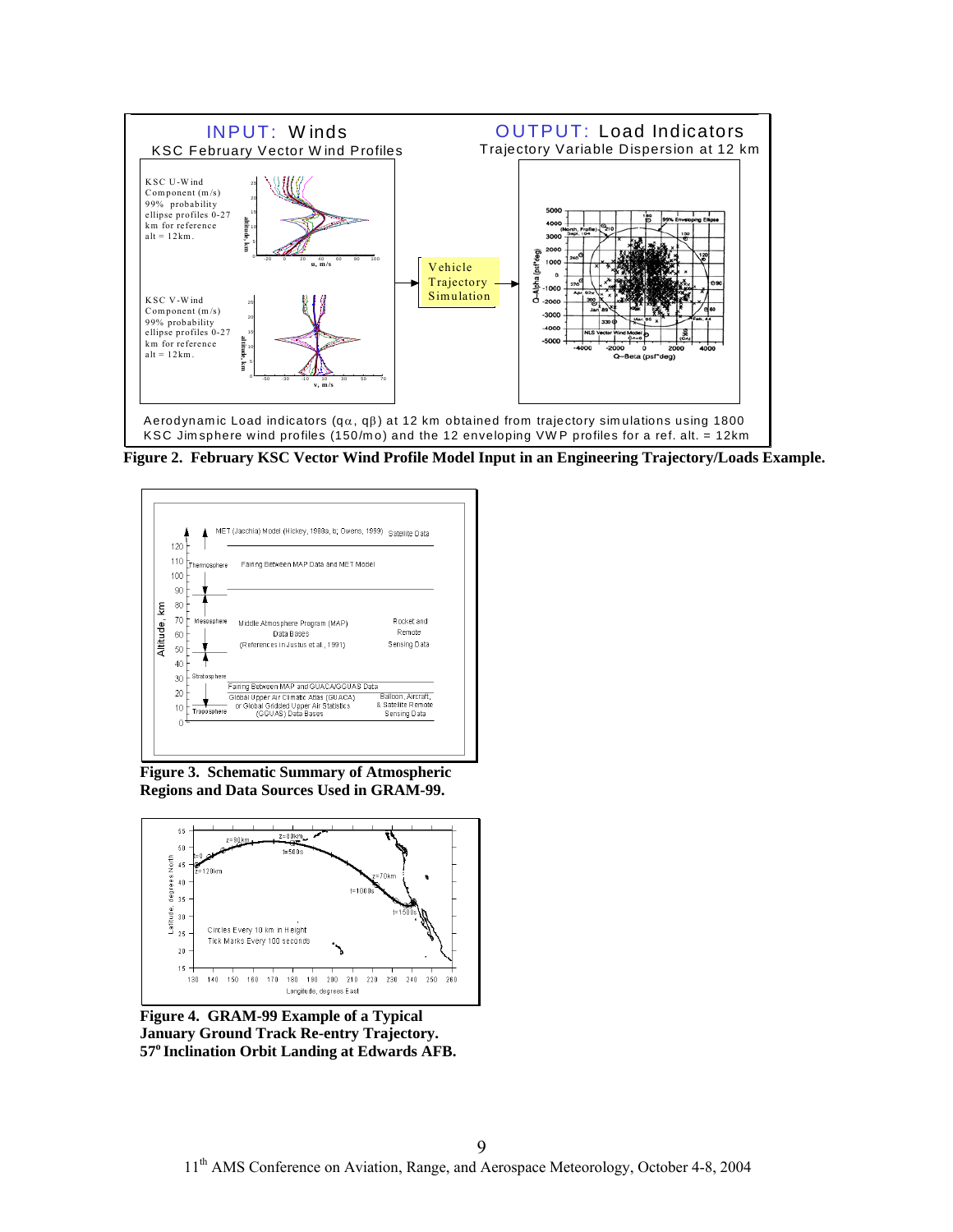

**Figure 5. Resultant GRAM-99 Mean and Extreme Density Values Computed Along the Example January Re-entry Trajectory into Edwards AFB. Density is expressed as a ratio to the US76 Standard Atmospheric Density. Left figure is plot of mean January Density (vs. Height and Longitude). Right figure is Density Ratio vs. Longitude for Mean January, ±2-Sigma, and Monte-Carlo density realization.** 



**Figure 6. Global contour plot of mean significant wave height, Hs, in meters for the month of January. The darker (red) areas depict regions with wave height of greater than 5 m (16 ft.).** 



**Figure 7. Global plot of mean wave direction for the month of August. Arrows indicate direction of wave travel. Note that longitudes are measured East rather than West.** 

11<sup>th</sup> AMS Conference on Aviation, Range, and Aerospace Meteorology, October 4-8, 2004 10